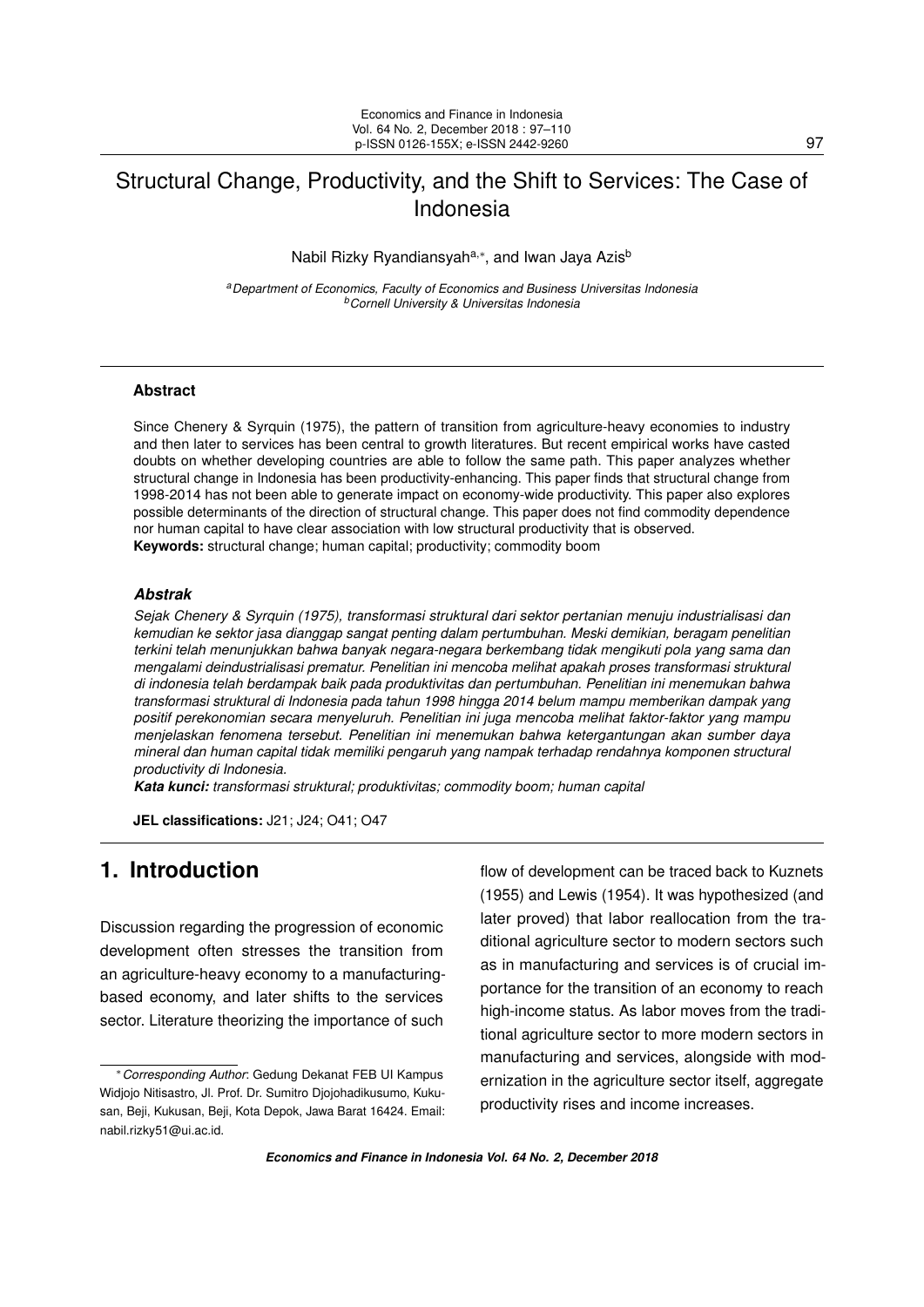The story of how this flow of labor reallocation impacts overall productivity relates to the fact that manufacturing and service sectors typically have higher productivity (see Rodrik 2012). However, recent empirical works have raised concerns on whether developing countries have been able to consistently follow this path of structural change (see Rodrik 2016, Bah 2007, Eichengreen & Gupta 2013). It is found that many developing countries, including most in Southeast Asia (Azis 2018), have started to reallocate their labor away from manufacturing to services sector at lower levels of income/development, often before their industry matures. The extent to how their development in the services sector can substitute the welfare and productivity-enhancing role of the manufacturing sector and whether policy failures have contributed to this phenomenon is itself a subject of scrutiny.

Indonesia is not immune to this phenomenon. As displayed in Figure 1, by 2014 the value-added shares in the service sector in total had exceeded industry. After the early 2000s, however, the industry and manufacturing value-added share steadily declined.



#### **Figure 1: Sectoral Value-Added Shares of GDP in Indonesia**

Source: Author's calculation from WDI World Bank Database

There have been no rigorous theoretical and little empirical exercises to explain how and why this reallocation pattern exists in developing countries, particularly Indonesia. Empirical works on developing countries, on the other hand, have not been able to explain the mechanism behind this phe-nomenon<sup>[1](#page-0-0)</sup>. This paper aims to see whether the sectoral structural change in Indonesia has been productivity enhancing. This paper then takes two possible main variables that may help to explain the sectoral structural change. Those variables are resource windfall and human capital.

The choice of those variables is not arbitrary. The first variable was chosen in consideration of the fact that Indonesia had to some extent benefited from the commodity boom. It is very likely that commodity exports boom induces crowding out to nonmanufacturing sectors through real exchange rate appreciation and loss in the competitiveness, and may help explain the increasing share of services (see Wihardja 2016, Kim, Sumner & Yusuf 2017).

The commodity-induced crowding out from manufacturing, however, does not necessarily have negative impacts on aggregate productivity. Human capital may also affect the direction of structural change, as it also relates directly to sectoral and aggregate productivity (Caballé & Santos 1993, Buera & Kabolski 2009,2012, Acemoglu & Dell 2010, Hicks et al. 2017).

This paper builds on theoretical constructs developed by Kuralbayeva & Stefanski (2013), who describe how resource windfall induces sectoral reallocation of labor to non-manufacturing sectors and leads to lower productivity in non-manufacturing sectors. For empirical analysis, this paper borrows heavily from McMillan, Rodrik & Verduzco-Gallo (2014), which documents structural change patterns across countries in different continents.

The following chapters are structured as follows. Chapter 2 first provides an overview of early liter-

<sup>&</sup>lt;sup>1</sup>Bah (2007), Eichengreen & Gupta (2013), and Mcmillan, Rodrik & Verduzco-Gallo (2014) show that several developing countries have followed a distinct pattern but did not explore the underlying mechanisms of the recent trend of early rise of services.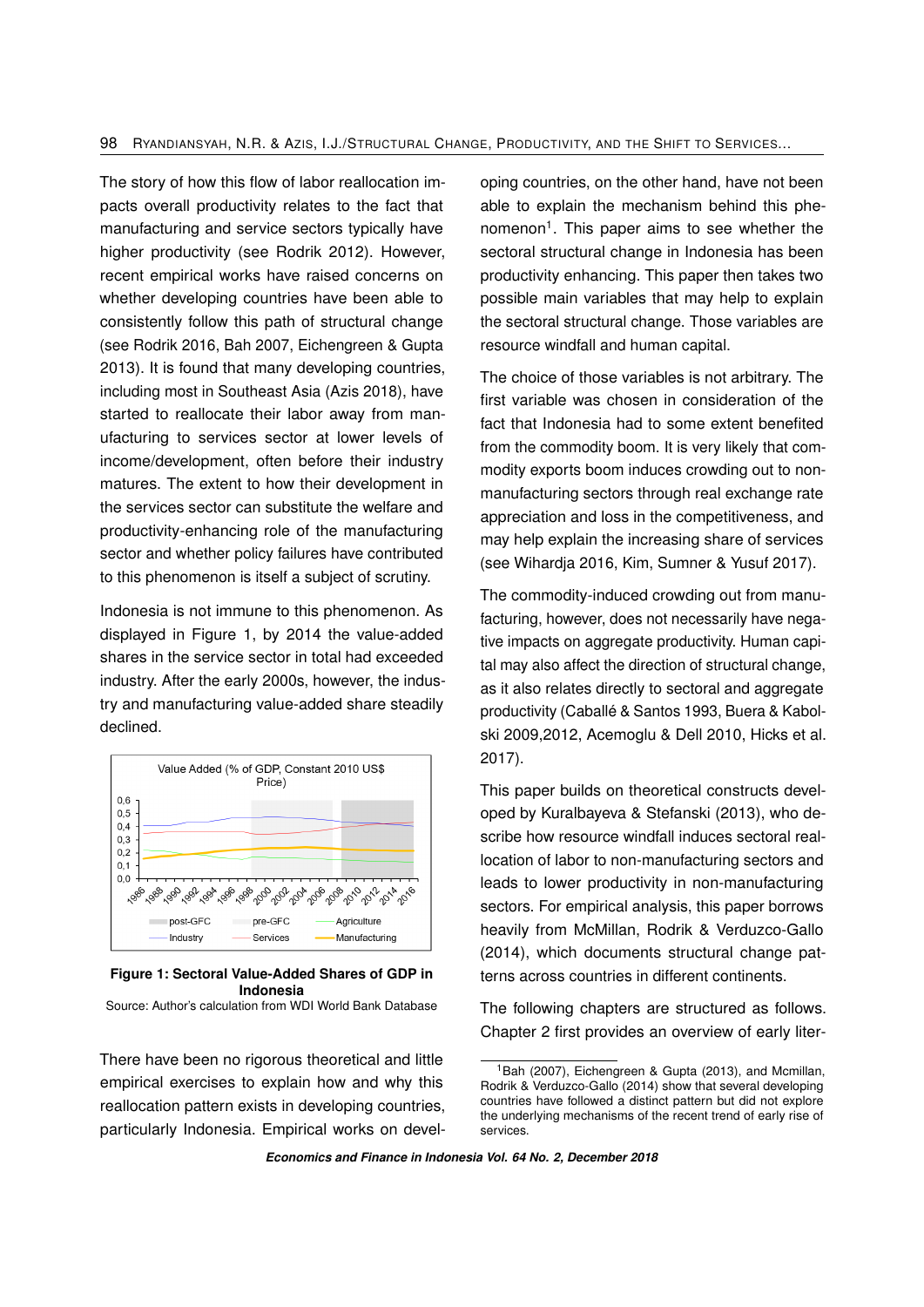ature on structural change and how they relate to more recent trends and shows the theoretical background underpinning this paper. Chapter 3 explains the productivity decomposition methods and statistical techniques used in this paper. Chapter 4 lays out some stylized facts of productivity and structural change dynamics in Indonesia and presents the exploratory analysis of the variables discussed. Chapter 5 concludes.

## **2. Literature Review**

Structural change has been a major topic of economic research for decades. Among the contributors to this issue were Lewis (1954), Kuznets (1955), and Chenery & Syrquin (1975). The patterns of development, as documented and theorized by these early literary works, entail structural change. In Lewis (1954), such structural change happens as labor moves from agriculture to modern sectors with higher productivity. Kuznets takes the process further by stating that countries follow two steps of structural transformation. In the first phase, labor is reallocated from agriculture to industries and services. After a certain point of development, the economy reallocates its labor from industries and agriculture to services.

The recent stories for some developing economies, however, are not similar. Rodrik (2016) coined the term "premature deindustrialization" as a reference to the phenomenon experienced by developing countries. It is documented that developing countries have started to deindustrialize sooner than developed countries did. Buera & Kaboski (2009) also shows that traditional theories of structural change cannot explain the pattern in more recent period, with a steep decline in manufacturing and a rise in services. Bah (2007) also confirms that although developed countries follow a similar path of structural transformation, only a few developing

countries did.

While it is not clear whether such deviations in development patterns of developing countries is necessarily bad, it is important to stress the role of industries in development. Rodrik (2012), using large set of disaggregated panel data of 118 countries, found that manufacturing sectors (specifically those formal and organized sectors) exhibit unconditional convergence in labor productivity. However, such convergence may not aggregate up to the overall productivity due to misallocation of labor (labor moves toward non-convergence sectors over time). Furthermore, convergence in labor productivity is not found in agriculture nor services. As such, in terms of productivity convergence, employment growth in industry is still preferable for developing countries than services.

A recent study on Indonesia found that growth in services per se is not inclusive (see Gonzalez & Resusodarmo 2016). Tadjoeddin (2016) also found that while productivity in services has increased, wage-earnings in service sectors in Indonesia have instead decreased since 2003 onwards, contradicting what economic theories suggest.

One possible explanation of the early shift to services is the commodity boom experienced by Indonesia. Patunru & Rahardja (2015) argued that exchange rate appreciation of Indonesian currency during 1998–2013 was due to commodity boom. As the boom ended, Indonesia's competitiveness of traded goods has already dropped, thus manufacturing declines. The commodity boom story was also emphasized by Kim, Sumner & Yusuf (2017) who argued that commodity boom from early to late 2000s has squeezed other tradable sectors' development.

Other variable that is considered in this paper is human capital and their relation to endogenous growth. The theory of endogenous growth was first introduced by Romer (1990), Caballé & Santos (1993),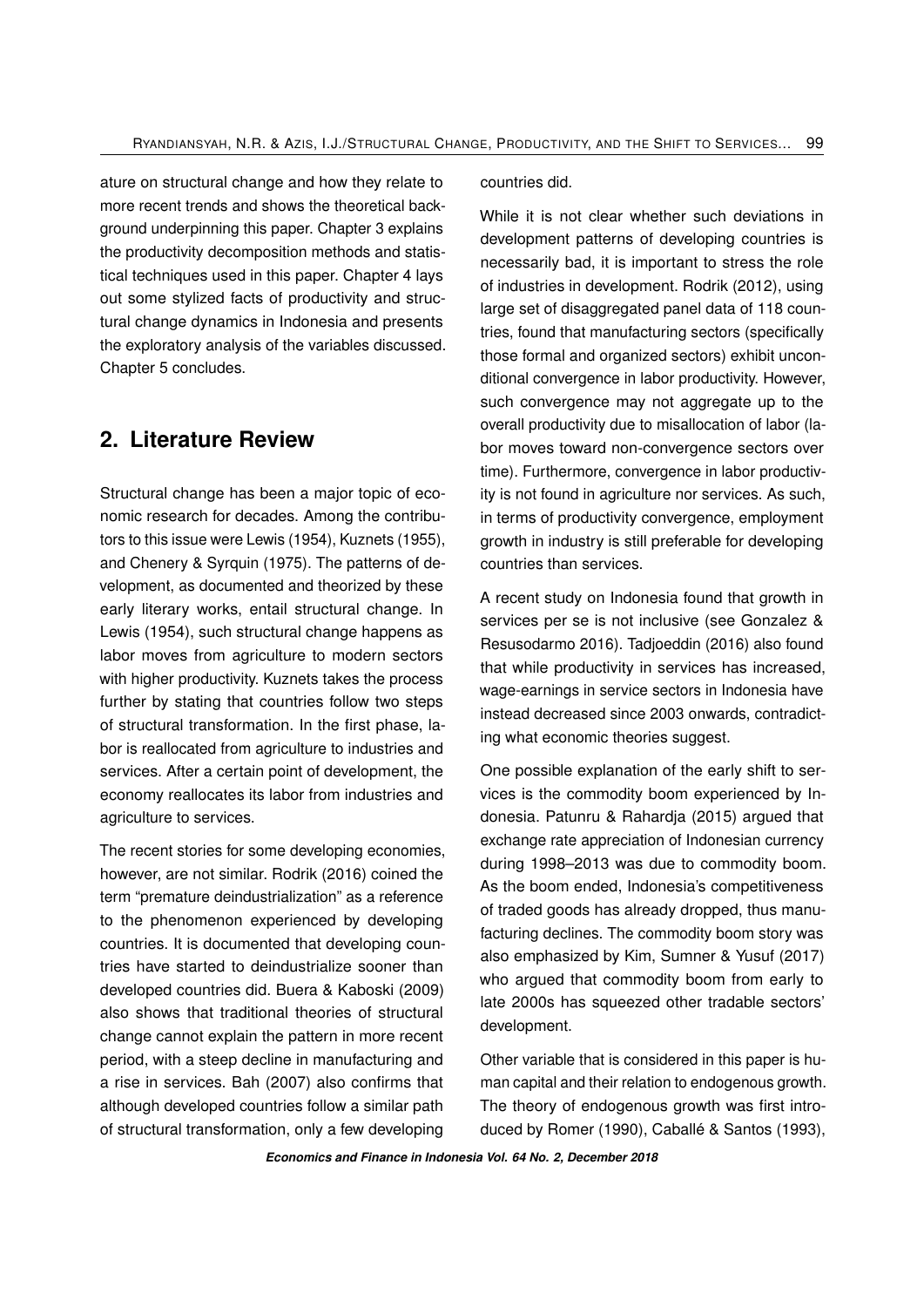and Aghion & Howitt (1998). Although the models vary, they generally involve externality and human capital accumulation. Human capital is seen as the key to productivity as it enables learning by doing and knowledge spillovers. In empirical studies, Hicks et al. (2017) uses longitudinal micro data in Indonesia and Kenya and finds that 80% of productivity differences across sectors are driven only by human capital, confirming its importance in productivity.

The papers mentioned above have not been able to establish links between sectoral labor allocation and how increase in services may be undesirable. The papers have also not been able to link the variables considered with its relation to productivity. The lack of explanation for more recent pattern by the available structural change theories has motivated this paper to consider the presence of external shocks than may alter the path of structural change. In relation to commodity boom, Kuralbayeva & Stefanski (2013) proposed a model to explain how resource windfall affect structural change and sectoral productivity. Resource windfall induces reallocation of labor away from manufacturing. A region that benefited resource windfall will experience increase in demand for both manufacturing and non-manufacturing (non-tradable) products. While the increase of demand for manufacturing products can be met by import, this is not the case for non-manufacturing product. As such, nonmanufacturing employment will have to increase to meet the increasing demand, leaving manufacturing in smaller size.

This section will develop a simple small, open economy, four-sector general equilibrium model modified from Kuralbayeva & Stefanski (2013) that includes human capital as determining factor. This paper assume that an economy produces four goods: manufacturing (m), high-productivity services (HS), low-productivity services (LS), and natural resources. Manufacturing goods and natural

resources is assumed to be traded internationally, while high-productivity and low-productivity services are needed to be produced locally. For simplicity, natural resources are assumed to be exported abroad, and all other sectors exhibit perfect competition. Though these assumptions are very strong and may not be sufficient to represent real condition in Indonesia, it is still useful to help analyze how changes in sectoral composition can alter aggregate productivity.

**Households**. Representative household has a CES preference given by:

$$
u = (c_m^{\rho} + \delta c_{HS}^{\rho} + (1 - \delta)c_{LS}^{\rho})^{1/\rho},
$$
 (1)

where  $\rho, \delta \in (0, 1)$ . We shall refer  $\delta$  as a parameter associated with human capital.

The consumer's budget constraint is given by:

$$
p_{m}c_{m} + p_{HS}c_{HS} + p_{LS}c_{LS} \leq w + p_{o}O, \qquad (2)
$$

where  $p_0O$  is windfall revenue associated with export of natural resource. It is assumed that consumer is benefited from stream of natural resources O with price  $p_0$  determined in international market.

**Producer**. Producer in an economy are homogenous in a competitive market and produce with constant-returns to scale production function:

$$
Y_i = A_i L_i \quad i \in m, HS, LS,
$$
 (3)

where  $A_i$  is sector-specific technology and  $L_i$  is labor input in each sector i. Since this paper is only interested in sectoral labor composition, this paper abstract from the use of capital. Kuralbayefa & Stefanski (2013) have also shown that adding capital input will not affect the general solution.

**Trade**. As mentioned earlier, it is assumed that natural resource stream is not consumed locally but rather exported abroad. The revenue generated from resource windfall can then be used to import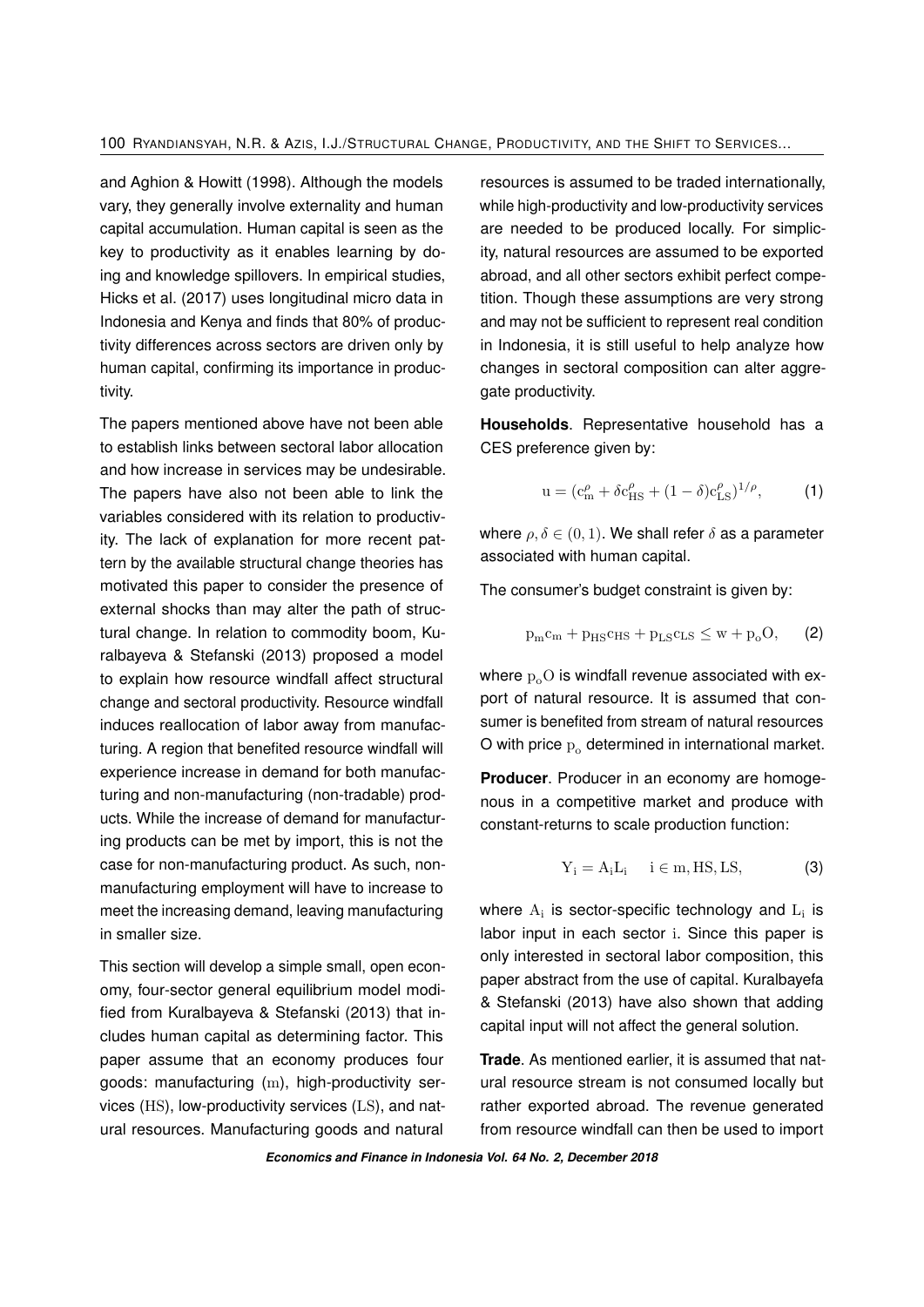manufactured goods so that budget constraint is balanced  $(m - p_0O = 0)$ .

**Market clearing**. The market clearing condition for manufacturing and services goods are given by:

$$
\begin{aligned} \mathrm{c}_m &= \mathrm{Y}_m + m, \quad \ \mathrm{c}_{\mathrm{HS}} = \mathrm{Y}_{\mathrm{HS}}, \\ \mathrm{c}_{\mathrm{LS}} &= \mathrm{Y}_{\mathrm{LS}}, \quad \ \ \mathrm{and} \quad \ \mathrm{L}_m + \mathrm{L}_{\mathrm{HS}} + \mathrm{L}_{\mathrm{LS}} = \bar{\mathrm{L}} \end{aligned}
$$

**Solution**. It will be assumed that wages are equalized across sector so that labor allocation are in equilibrium. For producer, first order condition of equation (3) will then yield  $p_i = \frac{1}{A_i}$ . Maximizing (1) subject to (2) to solve consumer's demand for goods and substitute for market clearing equations, we can write sectoral labor allocation as:

 $L_{\rm HS} = \frac{1 + p_o O}{1 + p_o O}$  (4)  $\frac{1}{1+\delta^{\frac{1}{\rho-1}}}\left[\left(\frac{A_{HS}}{A_{m}}\right)^{\frac{\rho}{\rho-1}}+\left(\frac{A_{HS}}{A_{LS}}\right)^{\frac{\rho}{\rho-1}}\left(\frac{1}{1-\delta}\right)^{\frac{1}{1-\rho}}\right]$ 

$$
\begin{aligned} &L_{\rm LS} \quad &\quad 1 + p_{\rm o} O \\& = \frac{1}{1 + (1-\delta)^{\frac{1}{\rho-1}}\big[(\frac{A_{\rm LS}}{A_{\rm m}})^{\frac{\rho}{\rho-1}} + (\frac{A_{\rm LS}}{A_{\rm HS}})^{\frac{\rho}{\rho-1}}(\frac{1}{\delta})^{\frac{1}{1-\rho}}\big]}, \\ &\quad L_{\rm m} \quad &\quad \\& = \frac{1 - p_{\rm o} O[\frac{1}{A_{\rm m}} + (\frac{A_{\rm m}}{A_{\rm HS}})^{\frac{\rho}{\rho-1}}(\frac{1}{\delta})^{\frac{1}{\rho-1}} + (\frac{A_{\rm m}}{A_{\rm LS}})^{\frac{\rho}{\rho-1}}(\frac{1}{1-\delta})^{\frac{1}{1-\rho}} - 1\big]}{1 + (\frac{A_{\rm m}}{A_{\rm HS}})^{\frac{\rho}{\rho-1}}(\frac{1}{\delta})^{\frac{1}{\rho-1}} + (\frac{A_{\rm m}}{A_{\rm LS}})^{\frac{\rho}{\rho-1}}(\frac{1}{1-\delta})^{\frac{1}{1-\rho}}} \end{aligned}
$$

The resulting labor equilibrium above shows that labor composition is affected by human capital, resource windfall, and sectoral productivity differences. The latter is in line with Duarte & Restuccia (2010) which shows that structural transformation is endogenous to sectoral productivity difference. For the rest of this section, it will be assumed that  $A_{LS} < A_{HS} = A_m$  so that the effect of unbalanced productivity can be captured. This yields the following propositions:

**Proposition 1**. *Consider two regions j and k which are identical in almost all aspects except that*  $\rm p_{o}O^{j} > p_{o}O^{k}.$  Region  $\rm j$  will have lower employment *in manufacturing than region* k.

*Proof*. The proof can be seen directly from the fact that  $\frac{dL_m}{dp_oO} < 0$ .

**Proposition 2**. *Consider two regions j and k which are identical in every aspect except that*  $\delta^k > \delta^k$ .

Then, 
$$
\frac{L_{\rm HS}^j}{L_{\rm LS}^j} > \frac{L_{\rm HS}^k}{L_{\rm LS}^k}
$$
.

*Proof*. The proof can be deduced directly from the fact that  $\frac{dL_{HS}}{d\delta} > 0$  and  $\frac{dL_{LS}}{d\delta} < 0$ . It follows from the definition of derivation that  $\rm L_{HS}^j > L_{HS}^k$  and  $\rm L_{LS}^j <$  $\text{L}_{\text{LS}}^{\text{k}}$ . Suppose that  $\text{L}_{\text{HS}}^{\text{j}}$  is greater than  $\text{L}_{\text{HS}}^{\text{k}}$  by  $\alpha^1$ such that  $L_{HS}^j = \alpha^1 L_{HS}^k$  and  $L_{LS}^k$  is greater than  $L_{LS}^j$ by  $\alpha^2$  such that  $\alpha^2 L_{LS}^j = L_{LS}^k$  and  $\alpha^1, \alpha^2 > 1$ . We can then write  $\frac{L_{HS}^j}{L_{LS}^j} = \frac{\alpha^1 \alpha^2 L_{HS}^k}{L_{LS}^k} > \frac{L_{HS}^k}{L_{LS}^k}$ .

**Proposition 3**. *Consider two regions* j *and* k *which* are identical in every aspect except that  $\frac{L_{HS}^i}{L_{LS}^j} > \frac{L_{HS}^k}{L_{LS}^k}$ <br>and that  $L_{HS}^j, L_{LS}^j, L_{HS}^k, L_{LS}^k > 0$ . Aggregate labor *productivity in region* j *will be higher than* k.

*Proof*. Suppose otherwise. Then  $\frac{L_{HS}^1}{L_{LS}^1} > \frac{L_{HS}^k}{L_{LS}^k}$  will yield  $\frac{\sum Y_{ij}}{L} \leq \frac{\sum Y_{ik}}{L}$ . Since  $Y_m$  and  $L$  are identical, we can reduce the relationship as

$$
A_{\rm HS}L_{\rm HS}^j + A_{\rm LS}L_{\rm LS}^j \leq A_{\rm HS}L_{\rm HS}^k + A_{\rm LS}L_{\rm LS}^k.
$$

 $\,\cdot\,$  Suppose  $\rm A_{HS}$  is higher than  $\rm A_{LS}$  by  $\eta$  so that we can write  $A_{HS} = \eta A_{LS}$  for  $\eta > 1$ . The relationship can then be written as  $\eta \mathrm{A_{LS} L_{HS}^j} + \mathrm{A_{LS} L_{LS}^j} \leq \eta \mathrm{A_{LS} L_{HS}^k} +$  $A_{LS}L_{LS}^k$ , or alternatively,

$$
\eta L_{\rm HS}^j + L_{\rm LS}^j \leq \eta L_{\rm HS}^k + L_{\rm LS}^k.
$$

Since the two regions are equal in other aspects, we can establish

$$
L - L_m = L_{HS}^j + L_{LS}^j = L_{HS}^k + L_{LS}^k,
$$
  
or alternatively, 
$$
L_{HS}^j - L_{HS}^k = L_{LS}^k - L_{LS}^j
$$

As such, we can rewrite

$$
\eta\left(\mathrm{L_{HS}^{j}}-\mathrm{L_{HS}^{k}}\right)\leq\mathrm{L_{LS}^{k}}-\mathrm{L_{LS}^{j}}
$$

Since  $n > 1$ , the last relationship is contradictory to  $L_{\rm HS}^j - L_{\rm HS}^k = L_{\rm LS}^k - L_{\rm LS}^j$ . Thus, it must be that  $\frac{\sum Y_{ij}}{L} > \frac{\sum Y_{ik}}{L}$ .

The three propositions developed in this chapter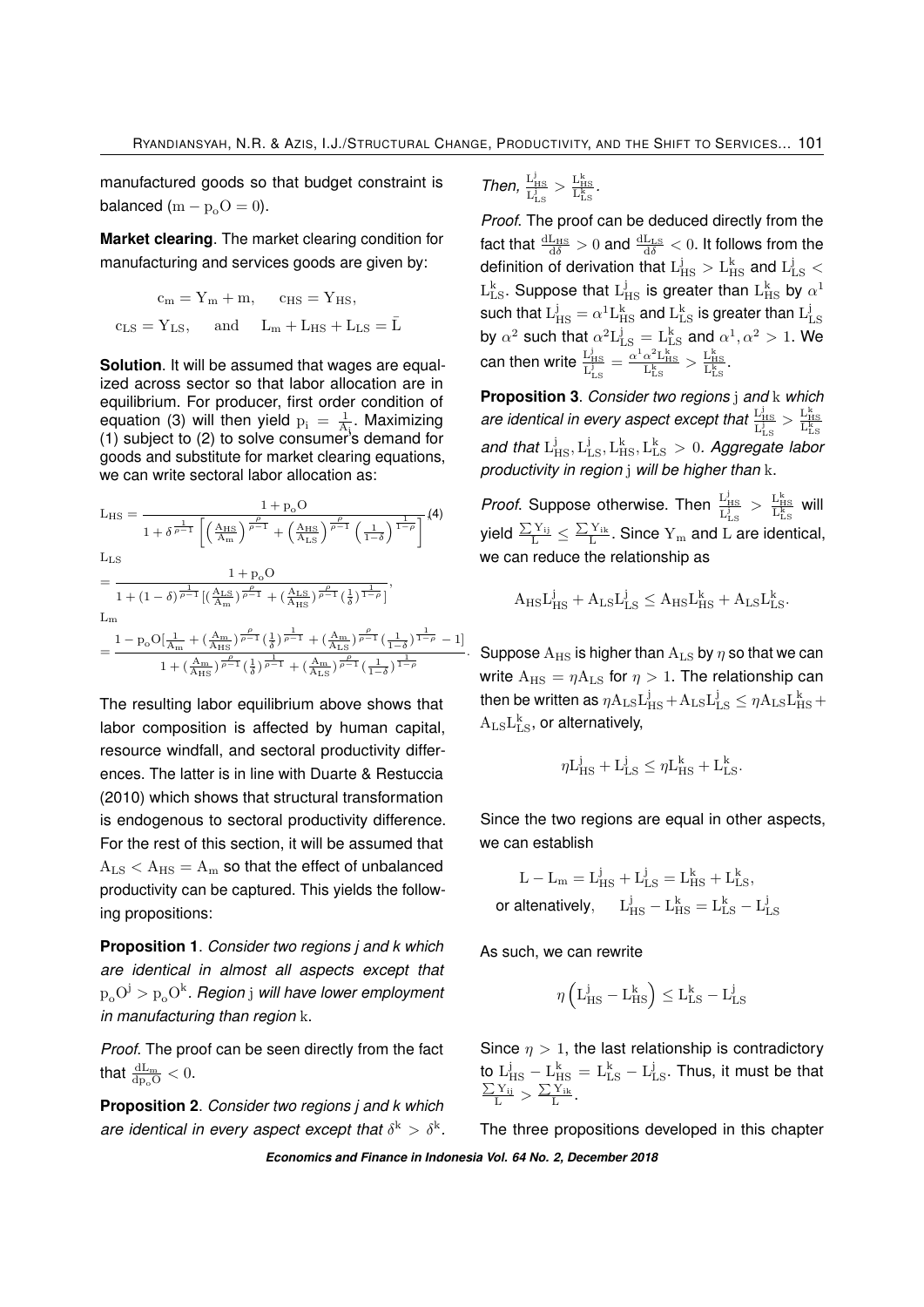will be the main theme of the empirical exploration in the later chapters. Since both  $\frac{dL_{HS}}{dp_oO} > 0$  and  $\frac{dL_{LS}}{dp_{o}O} > 0$ , we cannot directly determine whether dp<sub>o</sub>O will result in higher aggregate productivity. The sign of this effect will be dependent on sectoral productivity differences and  $\delta$ , which is associated with the level of the human capital involved. Only when  $\frac{\text{dL}_{\text{HS}}}{\text{d}_{\text{p}_{\text{o}}\text{O}}} < \text{dL}_{\text{LS}}\text{d}_{\text{p}_{\text{o}}} \text{O}$  does resource windfall be harmful to productivity.

It should be noted that the model is very simplistic and its strong assumptions may make it insufficient to be analyzed empirically. However, the last proposition derived above helps to understand how sectoral composition alone can affect aggregate productivity, even leaving sectoral productivity as constant. Aggregate productivity, by definition, can decline when sectoral productivity declines. However, even if sectoral productivity remains constant, changes in sectoral composition alone can also affect aggregate productivity. This result will be crucial for the remaining of this paper.

## **3. Method**

The measurement that is used in this paper is a simple labor productivity – namely, GDP over labor in a sector. The GDP data is obtained directly from *Badan Pusat Statistik* (BPS or Statistics Indonesia) website for the year 2000 to 2014 with 2000 constant price. The data on 1998–1999 and all provincial GDP data are obtained from CIEC Indonesia Premium Database with nominal and 1993 constant price. The data were then converted to constant 2000 price. This paper uses SAKERNAS (*Survey Tenaga Kerja Nasional* or Labor Force Survey) for all years of analysis. SAKERNAS is an employment survey conducted yearly (more recently, semi-annually) by the BPS.

One note and possible limitation of the data used

in this study is that for the year 1998 and 1999, Business Services and Other Financial Services have not been classified. However, both subsectors do not constitute a large share of employment. Thus, the absence of these data is expected to not substantially change the result.

This paper decomposes the dynamics of labor productivity by the simple shift-share analysis:

$$
\Delta y_{t} = \sum_{i} \theta_{i,t-k} \Delta y_{i,t} + \sum_{i} y_{i,t} \Delta \theta_{i,t}
$$
 (5)

where  $\theta_i$  denotes the share of employment of sector i.

The first term of the right-hand side of the above equation denotes the "within" component of labor productivity. It essentially captures the productivity change that happens within each of every sector. Examples of the sources can range from technological shock, capital accumulation, or reduction of misallocation across plants, to name a few. The second term of the above equation, the focus of this paper, denotes the reallocation term or the "structural" component. It captures the movement of labor<sup>[2](#page-0-0)</sup> from one sector to another with varying degrees of productivity. A positive structural component may be interpreted as that labor has moved from low productivity sector to higher productivity ones, increasing aggregate productivity.

Another method for examining how successful a country's structural change has been is by looking at the detailed picture of employment change and productivity in each sector. This is done by plotting each sector in terms of their log relative productivity in end period and change in employment share and running a linear regression of the following: A positive slope will imply that the change in employment

<sup>&</sup>lt;sup>2</sup>It is important to note that the notion that labor moves from one sector to another should not be taken in its literal meaning, but only for brevity. It should instead be interpreted as that one sector absorbs more labor than another.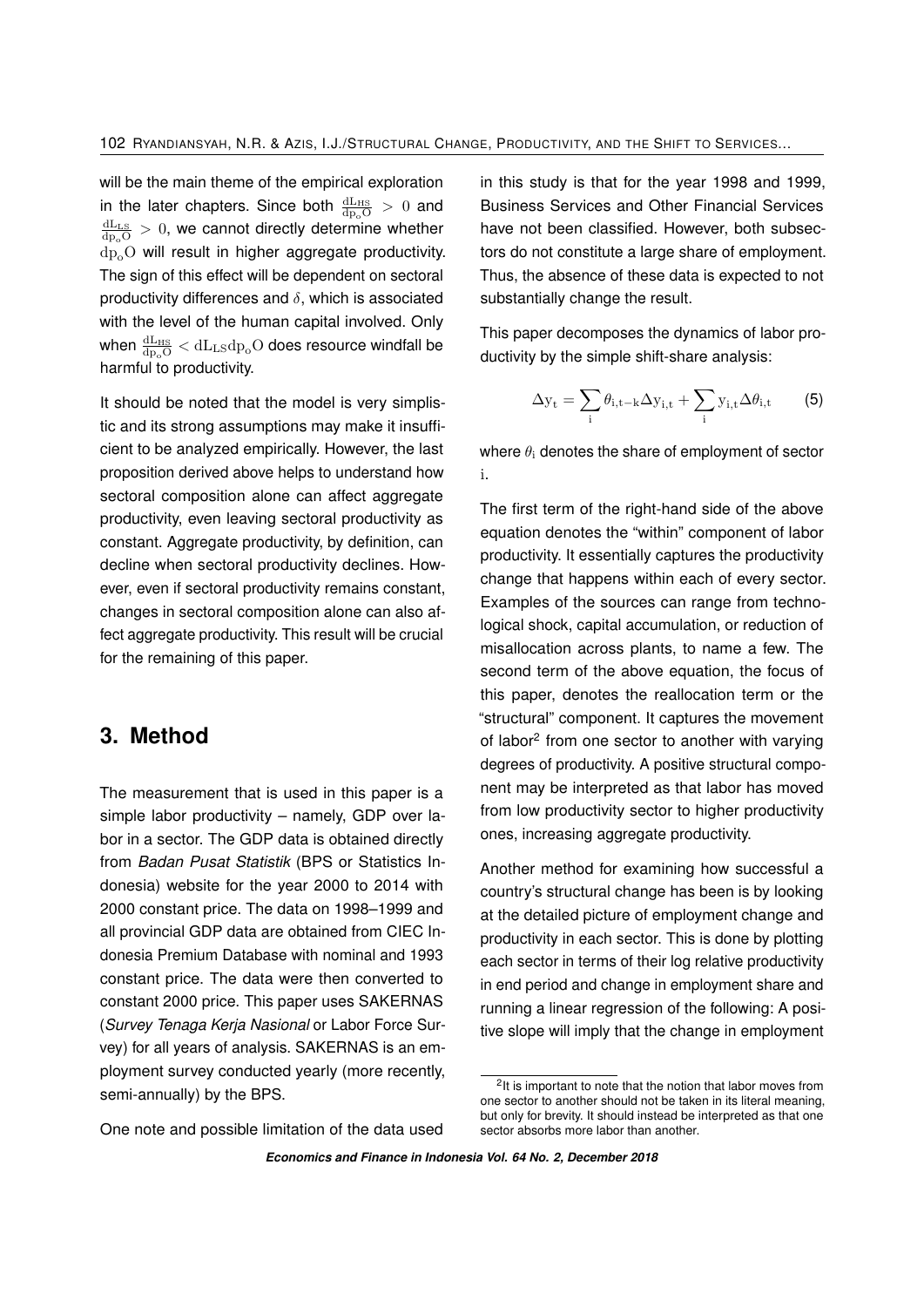share is positively correlated with relative productivity of each sector. It can also be interpreted as whether growing sectors are the ones with relatively high productivity. The scale of this slope will relate to how fast has the structural change happened by reallocation of labor to more productive sectors.

## **4. Results**

This section will examine the dynamics of labor productivity and structural change patterns in Indonesia. Figure 2 shows the results of labor productivity decomposition from Equation (5). The figure highlights a concerning fact of productivity development in Indonesia. It is shown that during the latter period, productivity growth was slower. The source of this slowdown is the decline of sector-specific or withinsector productivity. Productivity changes caused by structural change, on the other hand, contributed very minimally (almost 0) in the latter period and contributed negatively during the pre-GFC period.



### **Figure 2: Labor Productivity Decomposition: Indonesia**

Source: Author's calculation. Data from BPS, SAKERNAS, and CEIC Premium Database

Negative or close to zero structural change is undesirable for several reasons. First, negative structural change means that more labor is employed in less productive sectors, which, by definition, worsens inequality in the labor market. On the other hand, structural change that is almost indistinguishable from zero means that structural change has not been able to reduce inequality. The fact that structural change has been very low and even negative also implies that productivity improvement came mainly from sector-specific technological progress and was not diffused to the overall economy.

While it is obvious from the above figure that withinsector productivity has declined during more recent periods, we need a more detailed view on sectors that contributed most negatively to this trend. For this, Table 1 shows a detailed comparison of change in employment share and relative productivity during the two periods.

As can be seen from Table 1 most sectors experienced lower relative productivity. Only communication, air transport, land transport, transport services and agriculture (albeit only slightly) experienced an increase in log relative productivity. Unfortunately, those sectors were also the ones to experience less change in employment share in 2009–2014 compared to  $1998 - 2007<sup>3</sup>$  $1998 - 2007<sup>3</sup>$  $1998 - 2007<sup>3</sup>$ .

To analyze how the relationship has changed overtime, Figure 3 plots and draw linear regression trends for the 9-sector aggregated data at the lefthand side and only the service sub-sectors at the right-hand side. It is obvious from both figures that services sector (9, "other services") was the sector that expanded the most, while having negative and even declining relative productivity.

On the left-hand side of Figure 3, the 2009–2014 period has a flatter slope than 1998–2007. A positive slope indicates a positive relationship between

<sup>&</sup>lt;sup>3</sup>This research has also tried to omit 1998-1999 period to isolate the impact of AFC. However, even calculating for only 2000 onwards, the structural change component is still negative and the pattern does not change much. To capture for longer period, this paper still includes 1998-1999 in the analysis.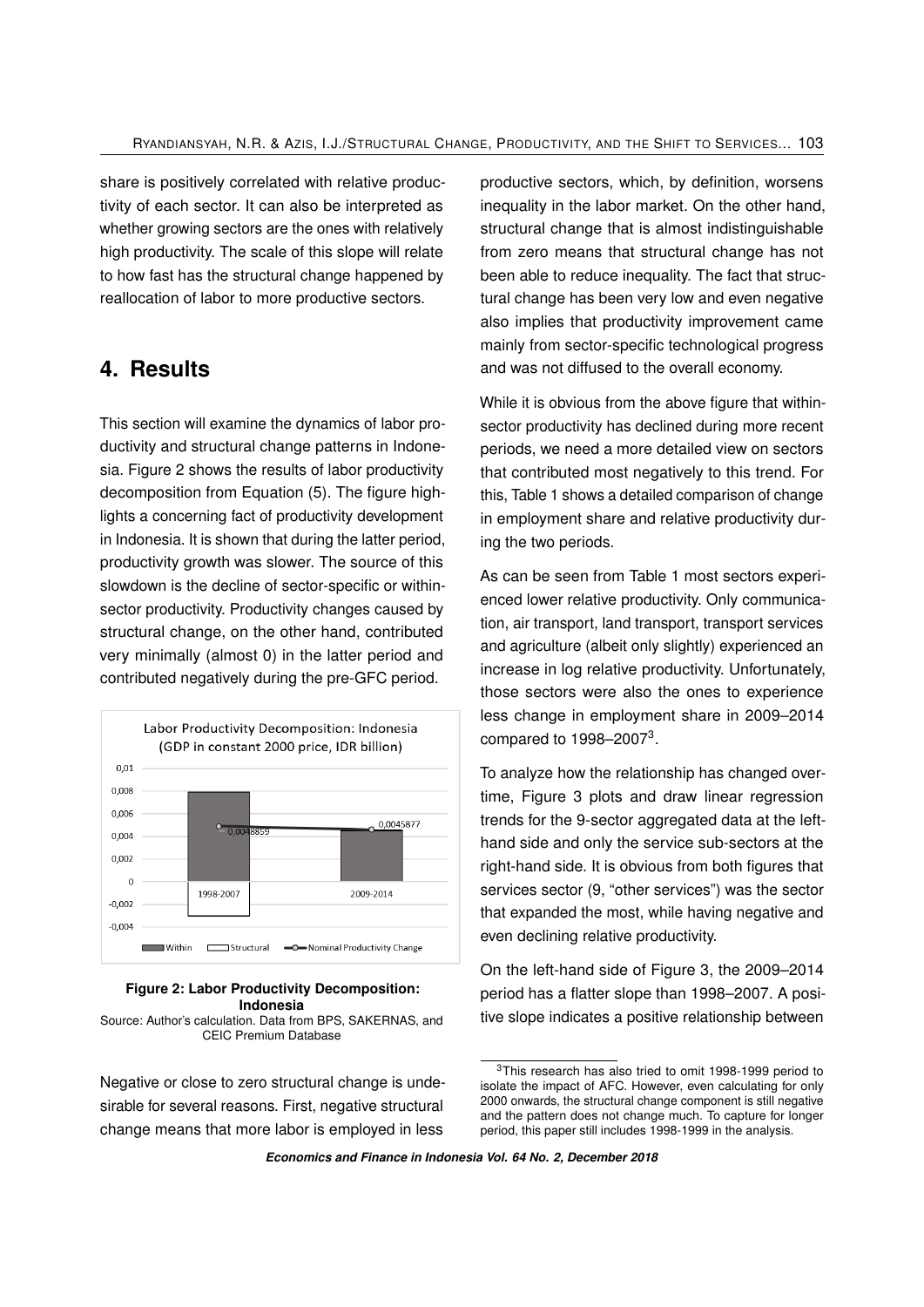104 RYANDIANSYAH, N.R. & AZIS, I.J./STRUCTURAL CHANGE, PRODUCTIVITY, AND THE SHIFT TO SERVICES...

| ID             | Nomenclature                           |                                                |           |          |                                                |                     |                                                |  |
|----------------|----------------------------------------|------------------------------------------------|-----------|----------|------------------------------------------------|---------------------|------------------------------------------------|--|
|                |                                        | Change in change in<br><b>Employment Share</b> |           |          | Change in Log of<br>Sectoral Productivity over |                     | % change                                       |  |
|                |                                        |                                                |           |          | <b>Total Productivity</b>                      |                     |                                                |  |
|                |                                        |                                                |           |          |                                                |                     |                                                |  |
|                |                                        | Increase                                       | Decrease  | Increase | Decrease                                       | Employment<br>Share | Log of Sectoral                                |  |
|                |                                        |                                                |           |          |                                                |                     | Productivity over<br><b>Total Productivity</b> |  |
|                |                                        |                                                |           |          |                                                |                     |                                                |  |
| 12             | Communication                          |                                                | $-0.9739$ | 0.2566   |                                                | $-4.1482$           | 0.2483                                         |  |
| 8              | Land Transport                         |                                                | $-0.9833$ | 0.1827   |                                                | $-5.5231$           | 0.4377                                         |  |
| 11             | <b>Transport Services</b>              |                                                | $-0.6750$ | 0.0886   |                                                | $-0.7923$           | 4.4934                                         |  |
| 10             | Air Transport                          |                                                | $-0.0212$ | 0.0856   |                                                | $-1.3292$           | 0.0765                                         |  |
|                | Agriculture                            |                                                | $-2.0927$ | 0.0282   |                                                | $-0.5788$           | 0.0623                                         |  |
| 6              | Retail and Wholesale Trade             | 2.5670                                         |           |          | 0.0000                                         | 1.2716              | 0.0092                                         |  |
| 7              | <b>Hotel and Restaurants</b>           |                                                | $-3.2852$ |          | $-0.0131$                                      | $-0.9510$           | $-0.1195$                                      |  |
| 5              | Construction                           |                                                | $-0.1336$ |          | $-0.0467$                                      | $-0.1070$           | $-0.4932$                                      |  |
| 3              | Manufacturing                          |                                                | $-0.0180$ |          | $-0.0589$                                      | $-0.0168$           | $-0.1600$                                      |  |
| 9              | Water Transport                        | 0.0397                                         |           |          | $-0.0701$                                      | 0.8951              | $-0.1330$                                      |  |
| 20             | <b>Household and Personal Services</b> | 2.2206                                         |           |          | $-0.0741$                                      | 1.7872              | $-0.7587$                                      |  |
| 18             | Social Services                        | 0.4159                                         |           |          | $-0.0879$                                      | 0.4769              | $-0.1723$                                      |  |
| 19             | <b>Entertainment Services</b>          |                                                | $-0.0994$ |          | $-0.0992$                                      | $-0.5015$           | $-1.2156$                                      |  |
| 4              | Utilities                              | 0.0327                                         |           |          | $-0.1058$                                      | 4.8296              | $-0.1714$                                      |  |
| 17             | <b>Government Services</b>             | 2.3198                                         |           |          | $-0.1407$                                      | 1.2190              | $-0.6746$                                      |  |
| 15             | <b>Other Intermediary Services</b>     |                                                | $-0.0311$ |          | $-0.1444$                                      | $-0.7257$           | $-0.6497$                                      |  |
| 16             | <b>Real Estate</b>                     | 0.3822                                         |           |          | $-0.1822$                                      | 1.3334              | $-0.1410$                                      |  |
| 14             | Non-Bank Financial Insitutions         | 0.0275                                         |           |          | $-0.2042$                                      | 0.1002              | $-0.5271$                                      |  |
| $\overline{c}$ | Mining                                 |                                                | $-0.0770$ |          | $-0.2096$                                      | $-0.3381$           | $-0.2171$                                      |  |
| 13             | <b>Bank</b>                            | 0.3723                                         |           |          | $-0.2345$                                      | 4.9472              | $-0.2210$                                      |  |
| 21             | <b>Corporate Services</b>              | 0.0128                                         |           |          | $-0.2633$                                      | 0.0253              | $-0.4835$                                      |  |

#### **Table 1: 1998–2007 & 2009–2014 Period Comparison**

Source: Author's calculation. Data from BPS, SAKERNAS, and CEIC Premium Database



**Figure 3: Correlation between Sectoral Productivity and Change in Employment Share** Source: Author's calculation. Data from BPS, SAKERNAS, and CEIC Premium Database

change in employment share and log relative productivity. This means that the sectors to which labor reallocates have higher productivity than sectors labor from which labor reallocates. As such, the interpretation of the results above is that during the more recent period, growing sectors experienced lower productivity. The lower trend of structural change can be caused by lower *within-sector productivity* growth in the expanding sectors.

On the right-hand side of Figure 3, the more recent period shows a more negative slope, which means that structural change has been even more growth-reducing in services sector. This is because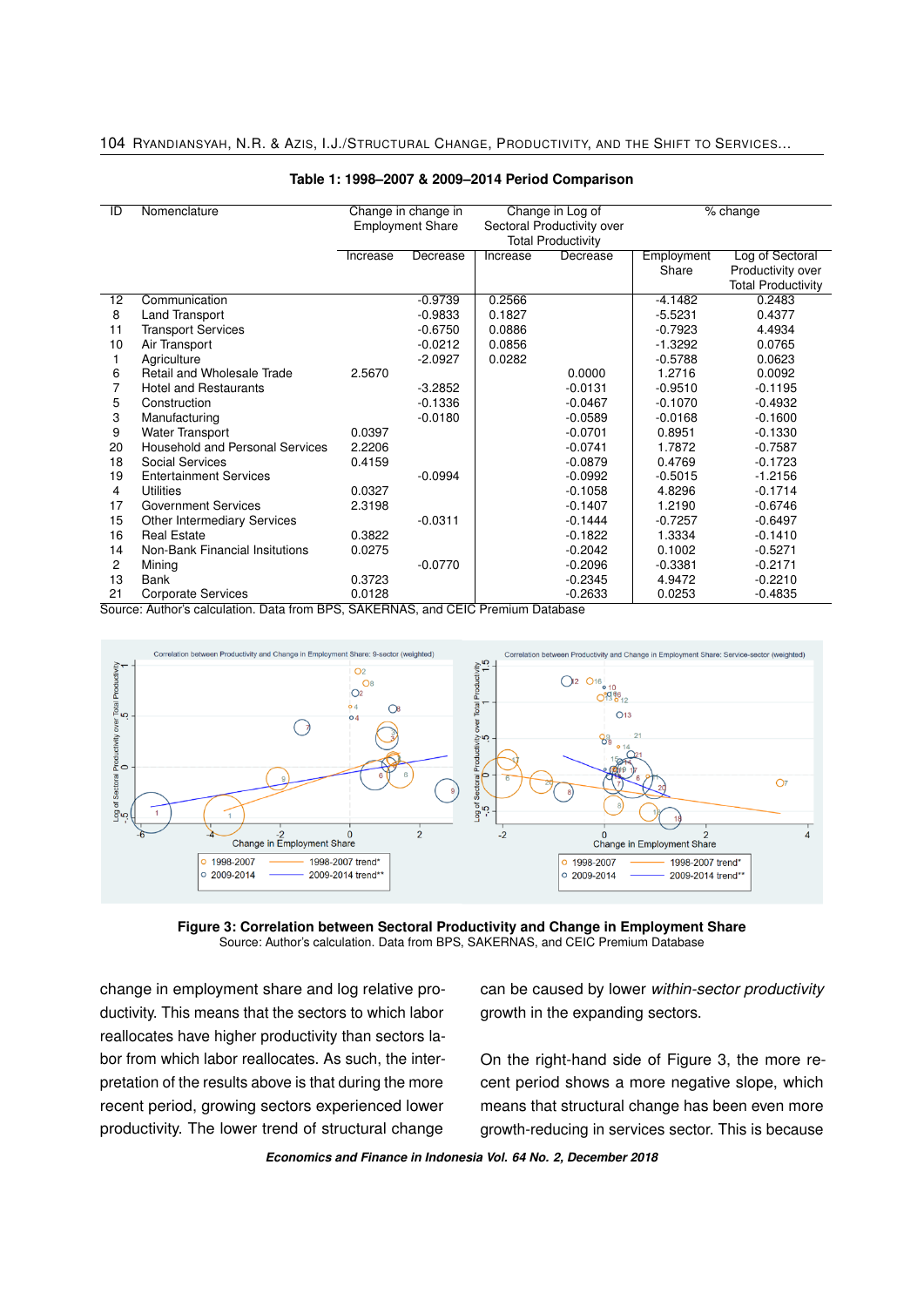the growing service sectors are the ones with low productivity. In the above figure, it can also be seen that in the more recent period, almost all subsectors classified as services experienced growth except communication (12) and land transport services (8). On the other hand, the growing sectors with the largest shares of employment are also the ones with the lowest productivity (retail and wholesale trade (6), household and personal services (20), hotel and restaurants (7), and government services (18)). Not only that they have low (even negative) productivity, they experienced even lower productivity in the more recent period.

It is therefore reasonable to conclude that sectoral composition change in Indonesia has not been productivity-enhancing. Expansion in employment in the service sectors mentioned earlier has not been able to generate economy-wide spillovers. Not only are the growing sectors those with lower relative productivity, sectors with higher relative productivity such as Manufacturing are shrinking and their sector-specific productivity has declined. While the unproductive agriculture sector's contraction story is similar to the general pattern of development, it is those in unproductive services sectors that expands. As such, the process of structural change out of agriculture by using traditional distinction of sectors is not to be taken as generally welfare-enhancing if the productivity of the sectors labor reallocate to is not that higher.

These facts also give rise to further questions on whether growth in service sectors can be a reliable source of growth in Indonesia. The four lowproductivity sectors mentioned above are typically known for low innovation creation (see Evangelista (2000) for a case in Italy). Moreover, 42% of workers in trade, hotel, and restaurant – the growing service sector with largest share of employment – are still in informal sectors These informal jobs typically employ workers with low education levels. We can then safely suspect that the growth of these sectors

will not bring much improvement to the process of knowledge diffusion to the overall economy.

The above section has highlighted how sectoral structural change has contributed to worsening growth during the more recent period nationally. In the remaining of this chapter we will turn our analysis to exploratory analysis on the variables that may affect structural productivity. We are specifically interested in possible factors that alter sectoral structural change processes to become less growthenhancing.

Indonesia consists of provinces with varying characteristics. Figure 4 illustrates the heterogeneity. The bulk of natural resources are concentrated in several regions such as Aceh, Riau, South Sumatera, East Kalimantan, and Papua. By 2014, however, provinces such as Aceh and Papua had begun to be less dependent on natural resources, while East Kalimantan became more dependent. Other provinces either have less natural resources or have developed more, such that they became less de-pendent on natural resources<sup>[4](#page-0-0)</sup>.

The structural change component of productivity can be examined in Figure [5](#page-0-0)<sup>5</sup>. In Figure 5, all provinces experienced negative structural change. This confirms the results in Figure 2 which shows the calculations on national level. Furthermore, as displayed in Figure 5, provinces that are more dependent on resources (such as Aceh, Riau, and Papua) experienced more negative structural change during the pre-GFC period. This pattern also persists in the right-hand side of Figure 6, with East Kalimantan as a notable exception.

On the surface, the figures above support the findings in Mcmillan, Rodrik & Verduzco-Gallo (2014)

<sup>4</sup>Provinces such as Banten,Kepulauan Riau, Kepulauan Bangka Belitung, Kalimantan Utara, Gorontalo, Maluku, and Papua Barat are included in their pre-1999 province GDP calculation.

<sup>5</sup>The calculation for the figures use 9-sector level disaggregation.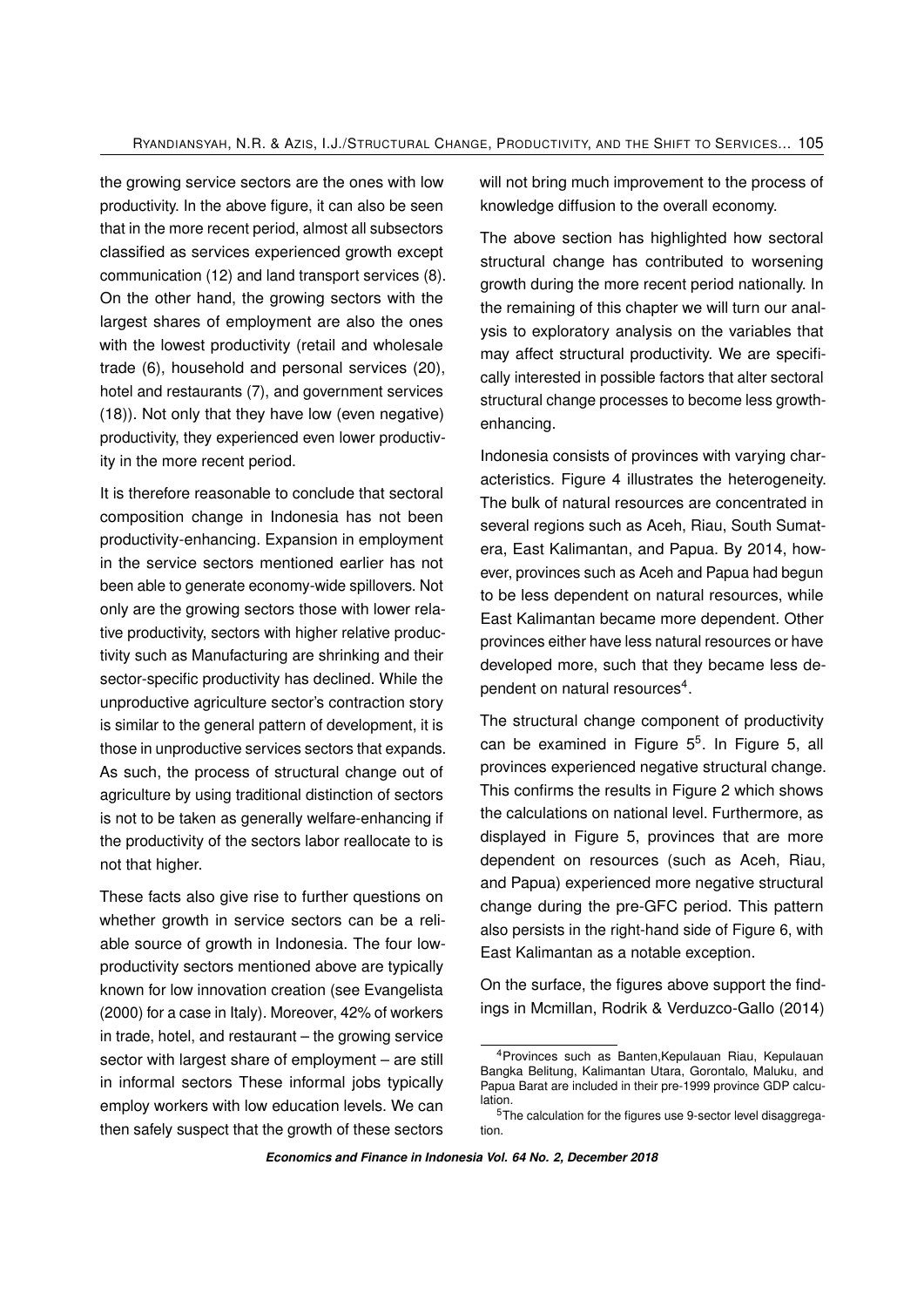

106 RYANDIANSYAH, N.R. & AZIS, I.J./STRUCTURAL CHANGE, PRODUCTIVITY, AND THE SHIFT TO SERVICES...

**Figure 4: Raw Material Share in Indonesian Provinces** Source: Author's calculation. Data from BPS and SAKERNAS data



**Figure 5: Structural Productivity Component in Indonesian Provinces** Source: Author's calculation. Data from BPS and SAKERNAS data

which shows that commodity dependence affect structural productivity negatively. However, looking at the East Kalimantan case alone, one may suspect that the relationship is far from clear-cut. A further look on the data is needed.

Table 2 show provinces where the share of mineral GDRP over total GDRP is below or above 0.5, indicating whether one region has high dependence on raw mineral production. The result of simple Pearson's Chi-Square test shows no clear association between high dependence on mineral GDRP and the sign of structural productivity. Only two years (2000 and 2003) that we see the chi-square is significant at 5% level (Pr=0.041 and 0.032).

Another possible variable that may explain the structural productivity that is observed in Indonesia is Human Capital. This paper uses *Indeks Pembangunan Manusia* (IPM, equivalent to Human Development Index or HDI) as a proxy for human capital, which is published by the BPS yearly. In Figure 6, the provincial dispersion is presented. At a glance, provinces such as East Kalimantan and Central Kalimantan show relatively high IPM, while Aceh and Papua show relatively low IPM. At quite the same time, East Kalimantan and Central Kalimantan show relatively high structural productivity component during post-GFC period, while Aceh and Papua experienced relatively low structural productivity. However, as with the story on commodity dependence shown earlier, the relationship is not that clear-cut. In Riau province, for example, while the human capital is relatively high, the structural productivity remains negative after GFC.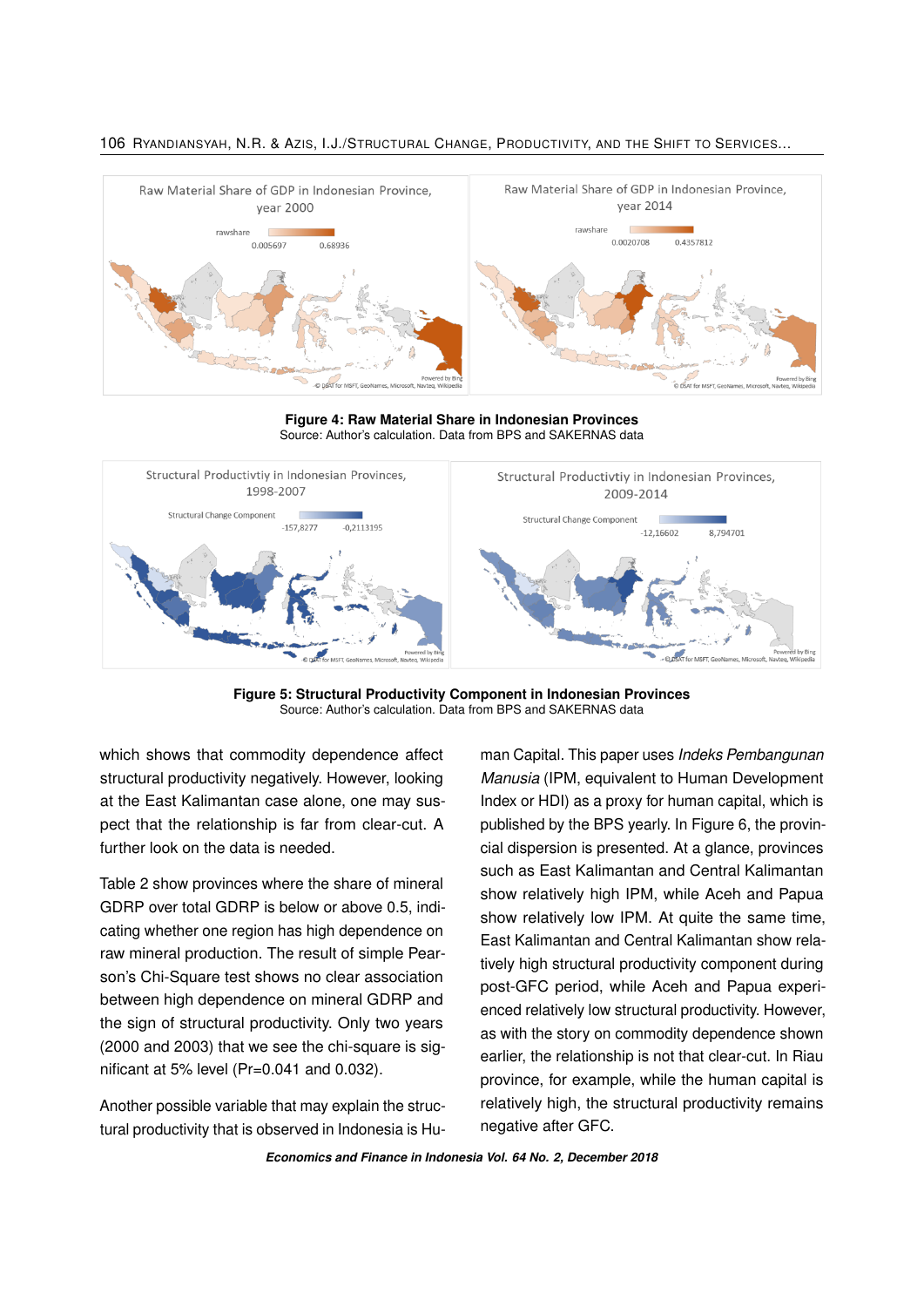| Year                           | 2000     |     | 2001       |     | 2003     |          | 2004     |          |          | 2005           |  |
|--------------------------------|----------|-----|------------|-----|----------|----------|----------|----------|----------|----------------|--|
| Mineral share of GDRP          | $\leq 5$ | > 5 | $\leq -.5$ | > 5 | $\leq 5$ | > 5      | $\leq 5$ | > 5      | $\leq 5$ | > 5            |  |
| Negative or zero               | 24       | 0   | 10         | 0   | 17       | $\Omega$ | 10       | 0        | 19       |                |  |
| <b>Structural Productivity</b> |          |     |            |     |          |          |          |          |          |                |  |
| Positive                       | 4        |     | 14         | 2   | 6        | 2        | 14       |          | 5        | $\overline{c}$ |  |
| <b>Structural Productivity</b> |          |     |            |     |          |          |          |          |          |                |  |
| Pearson's $x^2$                | 4.1667   |     | 1.3542     |     | 4.6196   |          | 0.0525   |          | 0.8847   |                |  |
| Pr                             | 0.041    |     | 0.245      |     | 0.032    |          | 0.819    |          | 0.347    |                |  |
|                                |          |     |            |     |          |          |          |          |          |                |  |
| Year                           | 2006     |     | 2007       |     | 2008     |          | 2009     |          |          |                |  |
| Mineral share of GDRP          | $\leq 5$ | > 5 | $\leq -.5$ | > 5 | $\leq 5$ | > 5      | $\leq 5$ | > 0.5    |          |                |  |
| Negative or zero               | 17       |     |            |     | 12       | $\Omega$ | 11       |          |          |                |  |
| <b>Structural Productivity</b> |          |     |            |     |          |          |          |          |          |                |  |
| Positive                       | 7        |     | 17         |     | 13       |          | 14       | $\Omega$ |          |                |  |
| <b>Structural Productivity</b> |          |     |            |     |          |          |          |          |          |                |  |
| Pearson's $x^2$                | 0.3762   |     | 0.3762     |     | 0.8914   |          | 1.2133   |          |          |                |  |
| Pr                             | 0.540    |     | 0.540      |     | 0.345    |          | 0.271    |          |          |                |  |

**Table 2: Simple Chi-Square Test for Independence for Commodity Dependence**

Source: Author's calculation from BPS and CEIC Premium Database data



**Figure 6: IPM in Indonesian Provinces, 2013** Source: BPS

To see whether there is notable association for human capital, Table 3 again show the chi-square test for independence between human capital and structural productivity. The columns show whether the IPM level is above or below national average at the year. Similar to commodity dependence story, there seem to be no obvious association between the human capital level and the sign of structural productivity. Only year 2011 that we see the test is significant at 5% level (Pr=0.019).

The above results seem to go against the common story on commodity dependence, human capital, structural change, and productivity. While some of the provinces showed parallel movement between either commodity dependence and structural productivity or human capital and structural productivity, others did not.

Although none of the above results show clear association between those variables, this paper remains agnostic as to whether we should neglect the variables altogether. What is clear, however, is that even if commodity dependence and human capital affect structural productivity (as examples in several provinces suggest), the relationship must be far from clear-cut. A further examination – both theoretical and empirical – is surely required and worth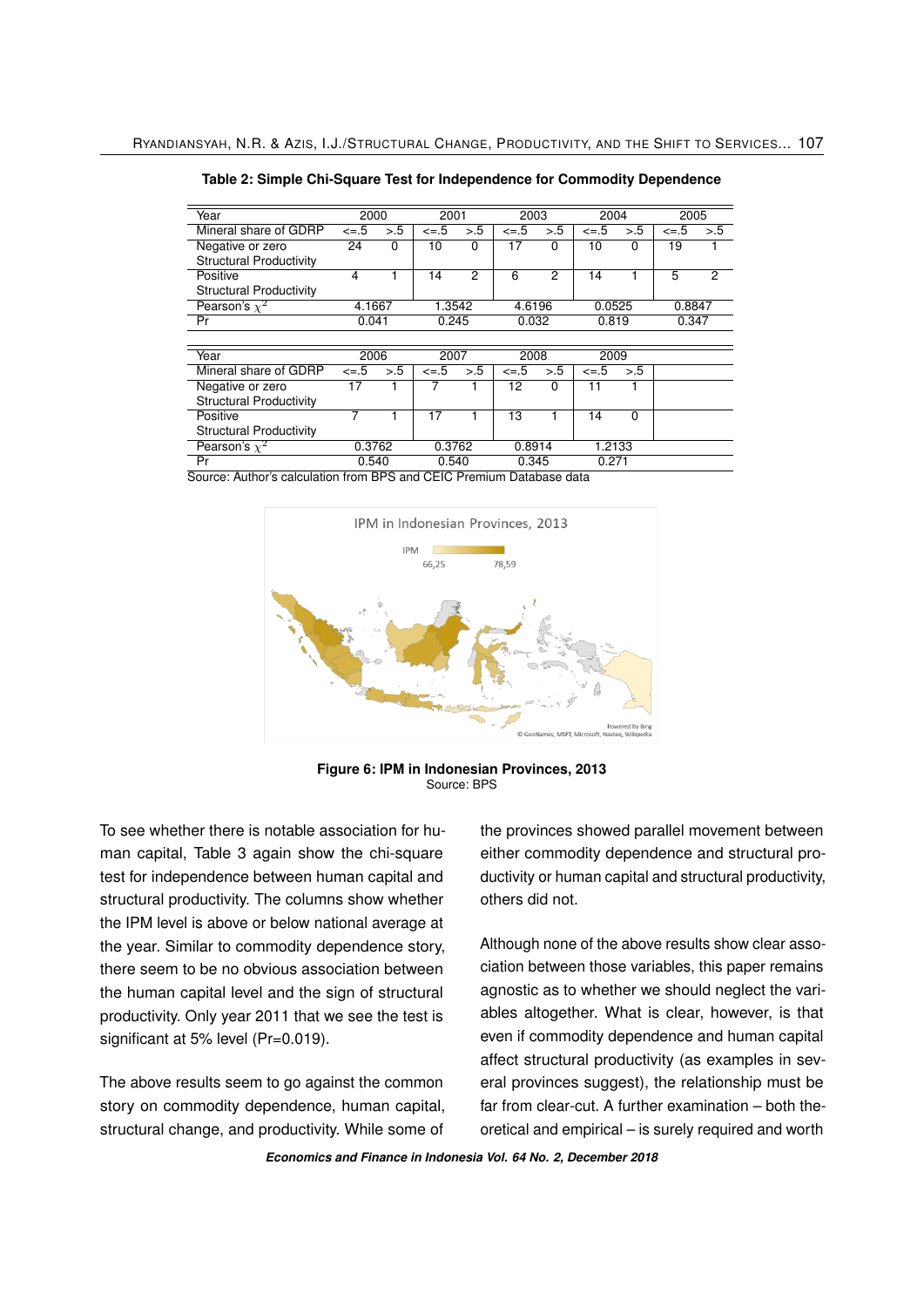| Year                           |                 | 2002<br>2004            |                |                         | 2005           | 2006              |                         |                 |
|--------------------------------|-----------------|-------------------------|----------------|-------------------------|----------------|-------------------|-------------------------|-----------------|
| <b>IPM Level</b>               | Above           | <b>Below</b>            | Above          | <b>Below</b>            | Above          | Below             | Above                   | <b>Below</b>    |
|                                | Mean            | Mean                    | Mean           | Mean                    | Mean           | <b>Below Mean</b> | Mean                    | Mean            |
| Negative or zero               | 10              | $\overline{8}$          | $\overline{4}$ | 7                       | $\overline{9}$ | $\overline{11}$   | $\overline{8}$          | $\overline{10}$ |
| <b>Structural Productivity</b> |                 |                         |                |                         |                |                   |                         |                 |
| Positive                       | $\overline{4}$  | $\overline{2}$          | $\overline{7}$ | $\overline{8}$          | $\overline{3}$ | $\overline{3}$    | $\overline{5}$          | $\overline{3}$  |
| <b>Structural Productivity</b> |                 |                         |                |                         |                |                   |                         |                 |
| Pearson's $\chi^2$             | 0.2286          |                         | 0.2760         |                         |                | 0.0464            | 0.7222                  |                 |
| Pr                             | 0.633           |                         | 0.599          |                         | 0.829          |                   | 0.395                   |                 |
|                                |                 |                         |                |                         |                |                   |                         |                 |
| Year                           | 2007            |                         | 2008           |                         |                | 2009              | 2010                    |                 |
| <b>IPM Level</b>               | Above           | <b>Below</b>            | Above          | Below                   | Above          | Below             | Above                   | Below           |
|                                | Mean            | Mean                    | Mean           | Mean                    | Mean           | <b>Below Mean</b> | Mean                    | Mean            |
| Negative or zero               | 3               | 5                       | 7              | 5                       | 6              | 6                 | 4                       | 8               |
| <b>Structural Productivity</b> |                 |                         |                |                         |                |                   |                         |                 |
| Positive                       | $\overline{10}$ | $\overline{\mathbf{8}}$ | $\overline{6}$ | $\overline{\mathbf{8}}$ | $\overline{8}$ | $\overline{6}$    | $\overline{\mathbf{8}}$ | $\overline{6}$  |
| <b>Structural Productivity</b> |                 |                         |                |                         |                |                   |                         |                 |
| Pearson's $\chi^2$             | 0.7222          |                         | 0.6190         |                         |                | 0.1327            | 1.4739                  |                 |
| Pr                             | 0.395           |                         | 0.431          |                         | 0.716          |                   | 0.225                   |                 |
|                                |                 |                         |                |                         |                |                   |                         |                 |
| Year                           | 2011            |                         | 2012           |                         |                | 2013              |                         |                 |
| <b>IPM</b> Level               | Above           | Below                   | Above          | <b>Below</b>            | Above          | <b>Below</b>      | Above                   | <b>Below</b>    |
|                                | Mean            | Mean                    | Mean           | Mean                    | Mean           | <b>Below Mean</b> | Mean                    | Mean            |
| Negative or zero               | $\overline{4}$  | $\Omega$                | 7              | 7                       | $\overline{8}$ | 7                 |                         |                 |
| <b>Structural Productivity</b> |                 |                         |                |                         |                |                   |                         |                 |
| Positive                       | $\overline{8}$  | 14                      | $\overline{6}$ | 6                       | 5              | $\overline{6}$    |                         |                 |
| <b>Structural Productivity</b> |                 |                         |                |                         |                |                   |                         |                 |
| Pearson's $\chi^2$             | 5.5152          |                         | 0.0000         |                         |                | 0.1576            |                         |                 |
| Pr                             | 0.019           |                         | 1.000          |                         |                | 0.691             |                         |                 |

**Table 3: Simple Chi-Square Test for Independence for Human Capital**

Source: Author's calculation from BPS and CEIC Premium Database data

exploring.

## **5. Conclusion**

The patterns of development, as documented by Chenery & Syrquin (1975), entails structural change to service sectors once the economy has developed. Services is thus often seen as the "final stage" of structural transformation as they usually consist of high productivity sectors. The finding of this paper, however, shows that Indonesia's rise of services has not been able to generate economy-wide benefit, as much of the growing services sectors have been featured by the growing share of traditional ones with low productivity.

This should raise concerns about the country's structural change and productivity. During most of the years after the Global Financial Crisis, growth of labor productivity was lower than most of the years before the crisis. Lower sector-specific productivity experienced during post-GFC contributed to this problem. Productivity caused by sectoral composition change, on the other hand, has not been able to generate substantial economy-wide impacts. After the GFC, productive sectors such as manufacturing and communication services either experienced a decline in terms of employment growth, relative productivity, or both. Ironically, at the same time, the less productive sectors were the ones that expanded fast. The bulk of employment growth are concentrated in traditional services with low and even declining productivity; and they are also the ones that capture largest share of employment in Indonesia.

To the extent a structural change from agriculture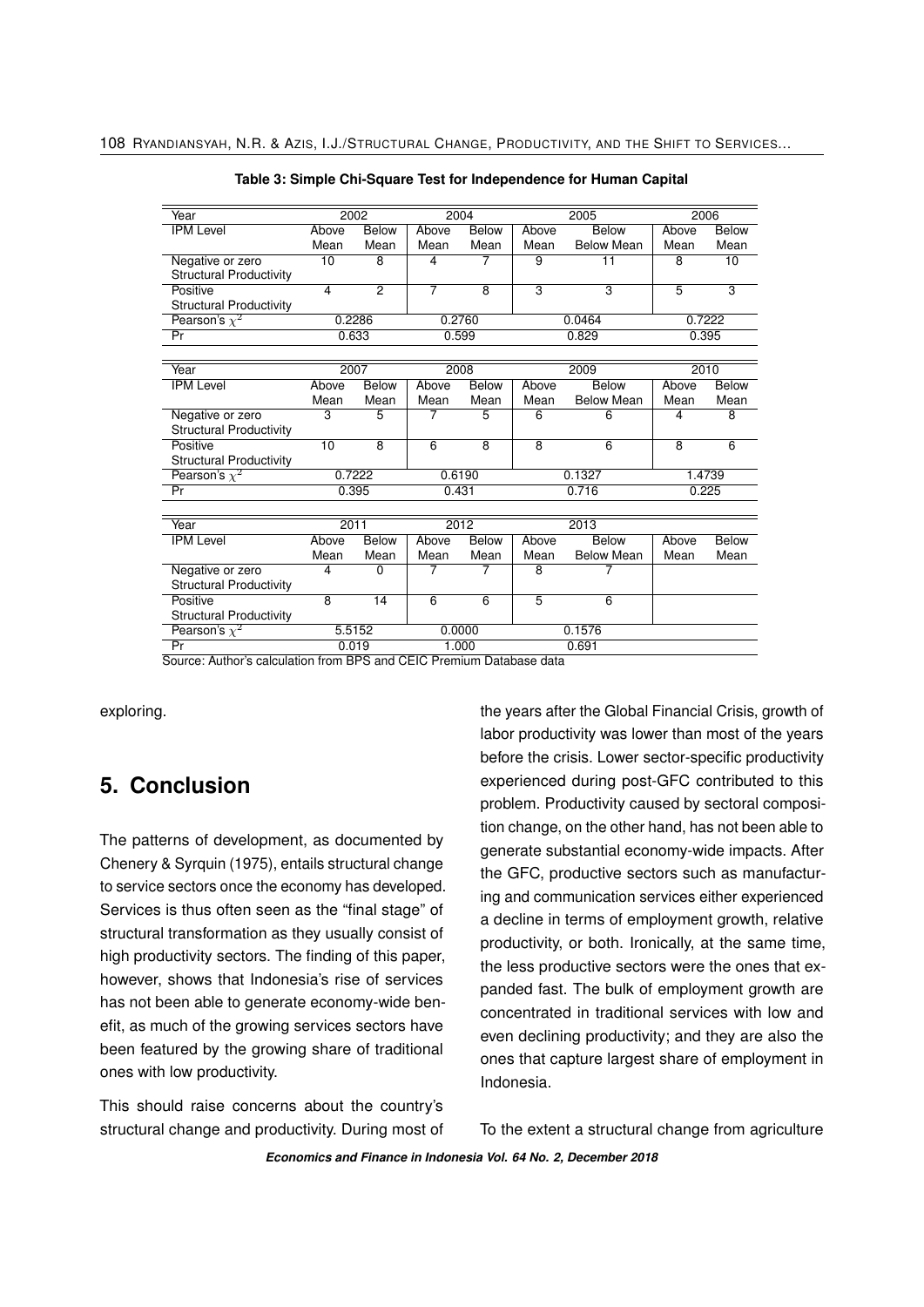and industry to services can be beneficial for productivity, the whole analysis of structural transformation need to include the analysis of sectoral productivity. This is precisely what is argued in the current study. Particularly, it examines possible explanations of Indonesia's low structural change. Following McMillan, Rodrik & Verduzco-Gallo (2014), we evaluate whether the dependence on raw materials contributes to a lower structural change component of labor productivity. We also consider the role of human capital in affecting the direction of structural change. At a first glance, regions with higher human capital level are also the ones to have a growth-enhancing structural change in general. At the same time, regions with high dependence on raw material production are also the ones to experience growth-reducing structural change. However, result from chi-square tests shows that there is no obvious and clear-cut association that can be inferred. Further study along this line is therefore needed preferably focusing on the transmission mechanisms about how the rise of low-productivity services affects long-term development trends, taking into account the presence of inter-sectoral linkages and the production network.

### **References**

- [1] Acemoglu, D & Dell, M 2010. Productivity differences between and within countries. *American Economic Journal: Macroeconomics*, 2(1), pp.169-88. doi: 10.1257/mac.2.1.169.
- [2] Aghion, P & Howitt, P 1998. *Endogenous growth theory*. MIT press.
- [3] Azis, IJ 2018. ASEAN Economic Integration: Quo Vadis? *Journal of Southeast Asian Economies (JSEAE)*, 35(1), pp.2-12.
- [4] Bah, EM 2007. Structural Transformation in Developed and Developing Countries. *MPRA Paper No. 10655*. Munich Personal RePEc Archive. https://mpra.ub.unimuenchen.de/10655/1/MPRA\_paper\_10655.pdf
- [5] Buera, FJ & Kaboski, JP 2009. Can traditional theories of structural change fit the data? *Journal of the Eu-*

*ropean Economic Association*, 7(2-3), pp.469-477. doi: https://doi.org/10.1162/JEEA.2009.7.2-3.469.

- [6] Buera, FJ & Kaboski, JP 2012. The rise of the service economy. *American Economic Review*, 102(6), pp.2540-69. doi: 10.1257/aer.102.6.2540.
- [7] Caballé, J & Santos, MS 1993. On endogenous growth with physical and human capital. *Journal of Political Economy*, 101(6), pp.1042-1067. doi: https://doi.org/10.1086/261914.
- [8] Chenery, H & Syrquin, M 1975. Patterns of development 1950-1970. *A World Bank research publication 11913*. New York, NY : Oxford University Press. [http://documents.](http://documents.worldbank.org/curated/en/482491468328816108/Patterns-of-development-1950-1970) [worldbank.org/curated/en/482491468328816108/](http://documents.worldbank.org/curated/en/482491468328816108/Patterns-of-development-1950-1970) [Patterns-of-development-1950-1970.](http://documents.worldbank.org/curated/en/482491468328816108/Patterns-of-development-1950-1970)
- [9] Duarte, M & Restuccia, D 2010. The role of the structural transformation in aggregate productivity. *The Quarterly Journal of Economics*, 125(1), pp.129-173. doi: https://doi.org/10.1162/qjec.2010.125.1.129.
- [10] Eichengreen, B & Gupta, P 2013. The two waves of servicesector growth. *Oxford Economic Papers*, 65(1), pp.96-123. doi: https://doi.org/10.1093/oep/gpr059.
- [11] Evangelista, R 2000. Sectoral patterns of technological change in services. *Economics of Innovation and New Technology*, 9(3), pp.183-222. doi: https://doi.org/10.1080/10438590000000008.
- [12] Gonzalez, I & Resosudarmo, BP 2016. A sectoral growthincome inequality nexus in Indonesia. *Departmental Working Papers 2016-15*. The Australian National University. Arndt-Corden Department of Economics.
- [13] Hicks, JH, Kleemans, M, Li, NY, & Miguel, E 2017. Reevaluating Agricultural Productivity Gaps with Longitudinal Microdata. *NBER Working Paper No. w23253*. National Bureau of Economic Research. https://www.nber.org/papers/w23253.pdf. doi: 10.3386/w23253.
- [14] Kim, K, Sumner, A, & Yusuf, AA 2017. How Inclusive is Structural Change? The Case of Indonesia. *ESRC GPID Research Network Working Paper 3*. Economic & Social Research Council Global Poverty and Inequality Dynamics. https://www.gpidnetwork.org/wpcontent/uploads/2017/09/WP\_3.pdf.
- [15] Kuralbayeva, K & Stefanski, R 2013. Windfalls, structural transformation and specialization. *Journal of International Economics*, 90(2), pp.273-301. doi: https://doi.org/10.1016/j.jinteco.2013.02.003.
- [16] Kuznets, S 1955, Economic Growth and Income Inequality. *The American Economic Review*, 45(1), pp. 1-28.
- [17] Lewis, WA 1954. Economic development with unlimited supplies of labour. *The Manchester School*, 22(2), pp.139-191. doi: https://doi.org/10.1111/j.1467- 9957.1954.tb00021.x.
- [18] McMillan, M, Rodrik, D, & Verduzco-Gallo, Í 2014. Globalization, structural change, and productivity growth, with an